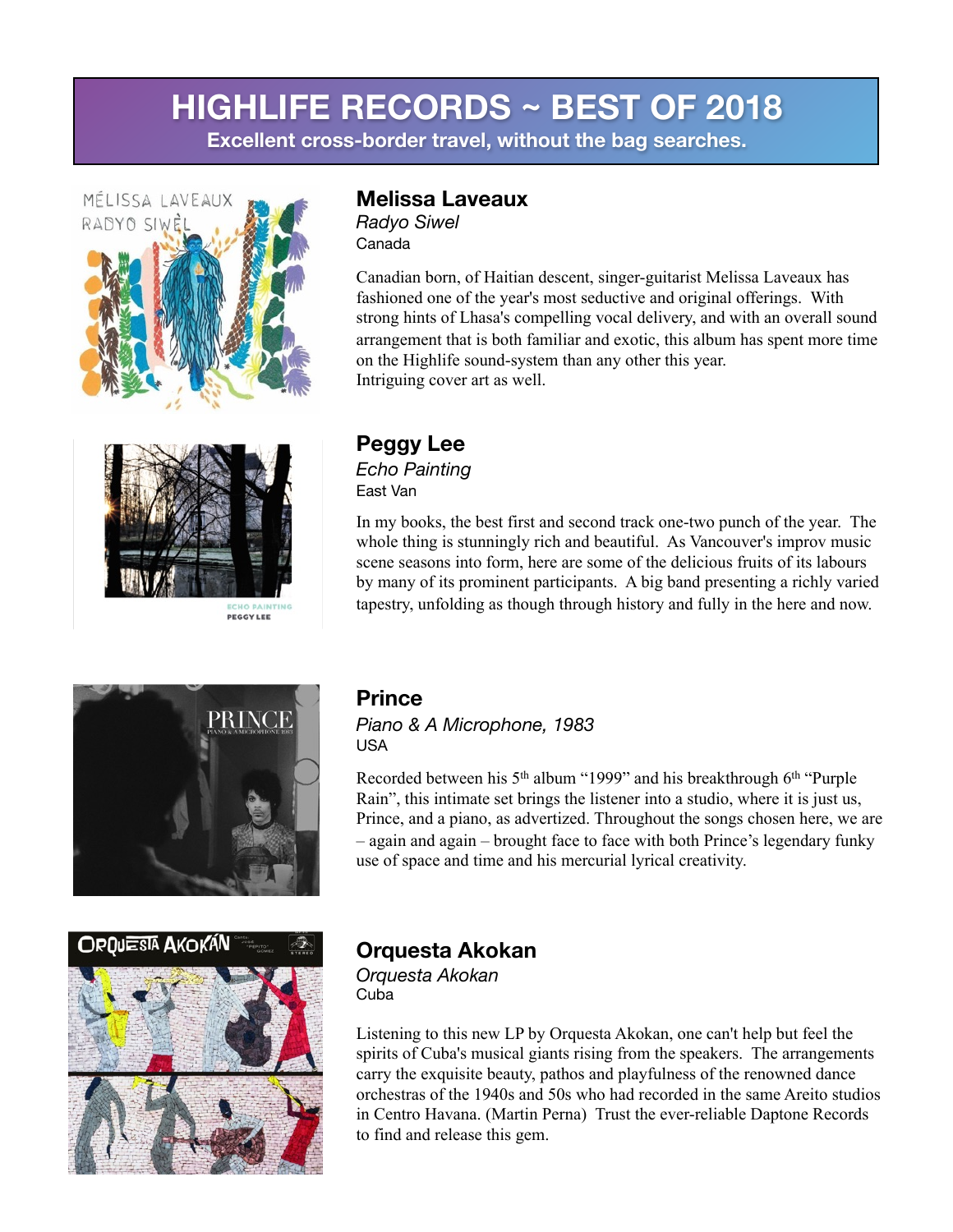**Excellent cross-border travel, without the bag searches.** 



Three Letters From Sarajevo

# DENNIS COFFEY





## **Goran Bregovic**

*Three Letters From Sarajevo*  Bosnia / Herzegovina

The Balkans is home to a richly varied musical culture, full of soulfulness, sorrow and wild exuberance. Legendary bandleader Goran Bregovic brings it all with Three Letters From Sarajevo, featuring singers and players from the three religions, exchanging and interacting with the various traditions. A beautiful piece of work.

## **Dennis Coffey**

*One Night At Morey's: 1968* USA

In 1968 guitarist Dennis Coffey was a member of the Funk Brothers, had played on many hit sides for groups like the Supremes and the Temptations, and was also an in-demand session guitarist at Motown and other Detroitbased labels. This record catches him in blazing form on a live set as part of a trio led by fellow Detroit session wizard, organist Lyman Woodard. The music they make here is nothing short of astounding, a brilliant mixture of soul, jazz, funk and rock.

#### **Jeremy Dutcher**

*Wolastoqiyik Lintuwakonawa* Canada

Toronto-based composer and classically trained operatic tenor Jeremy Dutcher draws from well beyond his 27 years on *Wolastoqiyik Lintuwakonawa (Our Maliseet Songs),* literally duetting with ancestral voices from his Wolastoq community in New Brunswick (he's from the Tobique First Nation, one of several Wolastoq communities) on songs that combine genres to create what he calls a constellation of influences: opera collides with electronic, pop, rock and jazz, all interwoven with traditional Wolastoq songs and melodies, many of which haven't been heard by the community — or anyone — for over a hundred years.

#### **Alanis Obomsawin**

*Bush Lady*  Canada

Originally released in 1985, this stunning recording from filmmaker and singer Alanis Obomsawin is utterly magical and otherworldly. Accompanied by spare orchestral sounds, the stories of displacement and survival rise from a simple but highly effective palette of drum and voice. Unique and timeless!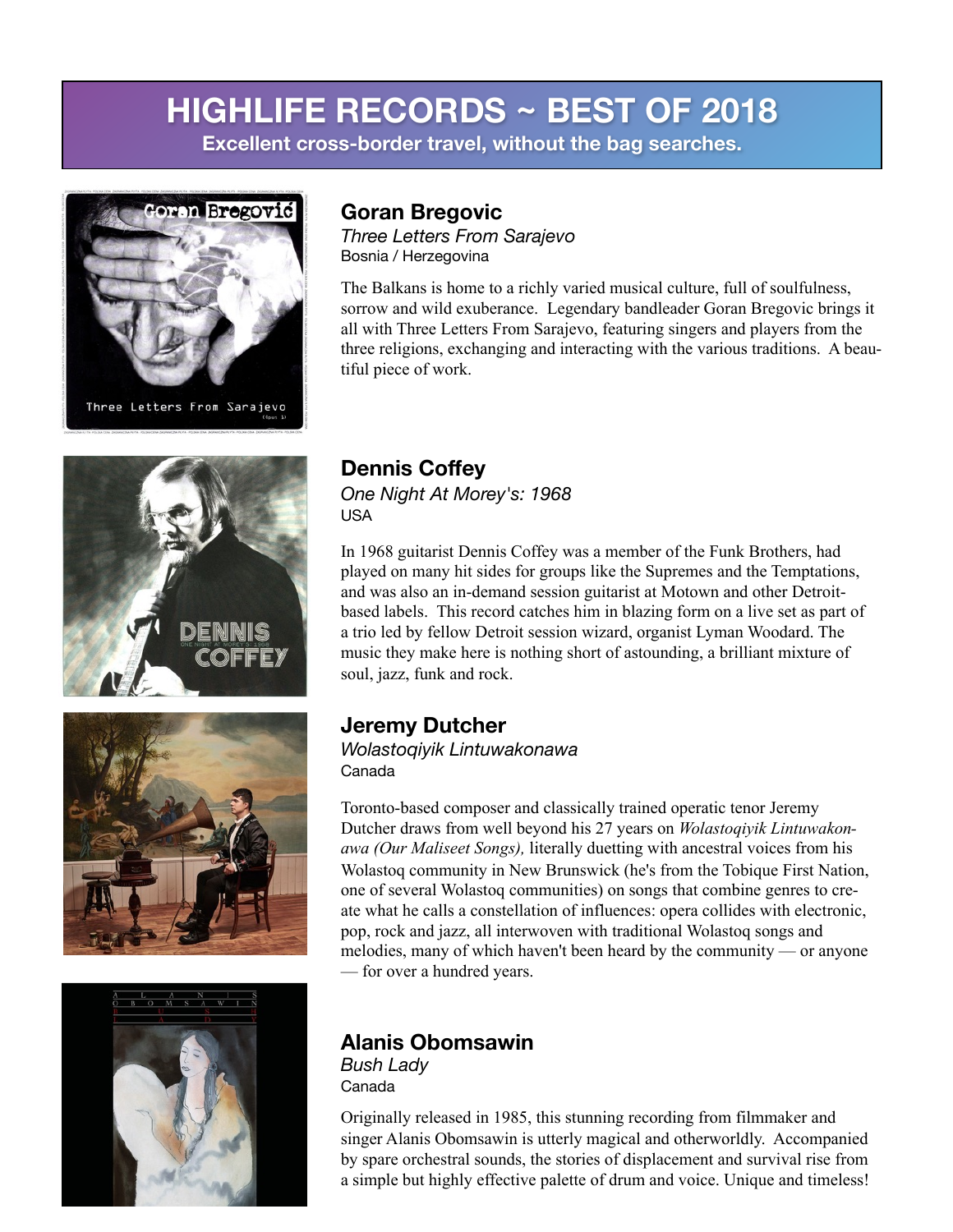**Excellent cross-border travel, without the bag searches.** 



## **Tony Allen**

*The Source* Nigeria/UK

Long-time Fela Kuti drummer and originator of the Afrobeat drum sound, Tony Allen is found here working out some deliciously groovy jazz chops with the help of a large contingent of French jazz musicians as well as Cameroonian guitar ace Indy Dibongue. A joyful and elegant recording.



#### **Idris Ackamoor & The Pyramids** *An Angel Fell*

USA

"An Angel Fell" features a sextet with three lead instruments – Ackamoor's soulful tenor saxophone, a violin and electric guitar – along with some occasional chant-like singing, and instantly expands any musical genre you try to locate it within. The music contained in this set is probably most fairly categorized as jazz, and continues the soulful creative legacy of people like Pharoah Saunders, Sun Ra, Alice Coltrane and Albert Ayler. At the same time as respecting deep roots and tradition, this music also often makes you want to get up and dance.



#### **Angelique Kidjo**  *Remain In Light* Benin

Inspired by nascent hip-hop, Fela Kuti and the trance-like rhythmic rituals of Haitian voodoo, Talking Heads' 1980 LP Remain in Light – and its lead single Once in a Lifetime – served as a gateway into African music for many of us. It thus makes perfect sense for the Benin-born singer Angélique Kidjo to further "Africanise" the album. Where the Talking Heads' punk-funk was often jerky and machine-like, Kidjo's band add syncopated horn blasts, spangly high-life guitar and some astonishing rhythms, making this a worthy remake of a classic album. (John Lewis, The Guardian).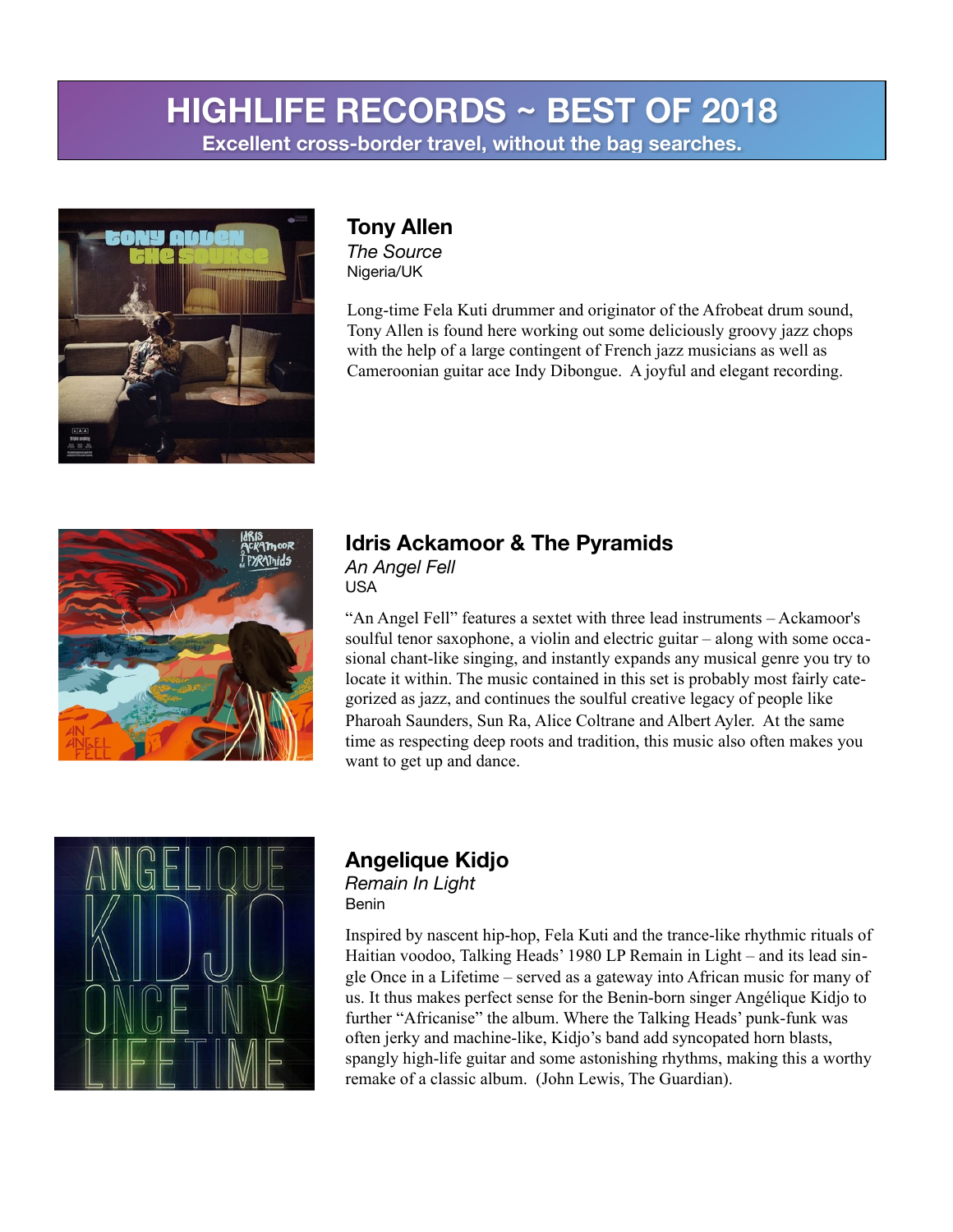## **HIGHLIFE RECORDS ~ BEST OF 2018 Excellent cross-border travel, without the bag searches.**





#### **Oxford American Magazine**

*North Carolina Music Issue* USA

This year's Music Issue (the 20th annual) of the Oxford American magazine takes us on a journey through some of the intriguing musical roots and branches from the state of North Carolina. Again, imagine an eccentric aunt or uncle - with the largest record collection in the world – has sent you a mix of recordings including work by people you know of – like Nina Simone, Thelonious Monk, Earl Scruggs, Elizabeth Cotten, Tift Merritt, Sun Ra, etc. along with a whole bunch of other music you have never heard of (Ruby Johnson, Big Boy Henry, Malcolm Holcombe, the Teentones, Joe Thompson, etc.). Then imagine they also assemble and send you a 150 + page collection of powerful stories, background information, and historic details about all of this music and these artists. As usual, this issue comes with a CD (24 songs), and now also includes a download card (28 songs).

#### **Disques Debs International**

*Vol. 1* **Guadaloupe** 

One of the most satisfying and surprising reissues of the year comes courtesy of the Strut label from the UK. It features vintage tracks from the Caribbean island of Guadaloupe, a group of islands in the Caribbean whose culture bears the imprint of a complicated colonial past, a history of slavery and bloody rebellion and constant, sea-going contact with Europe, Africa, the Middle East and other Caribbean nations. The 21 tracks here suggest a complex and vibrant local scene, with lots of cross pollination and, for a small island community, an astonishing supply of musical talent.



#### **Delvon Lamarr Trio** *Live @ KEXP*

USA

This record is the second album release by this band, this year, and features a set they played live at the KEXP studio, in Seattle. It includes a sizzling take on Curtis Mayfield's "Move on Up" and live versions of both sides of the trio's first single from their earlier 2018 release, the equally excellent "Close But No Cigar". In addition to Lamarr's consistently strong organ workout the set also features screaming guitar from his partner Jimmy James.